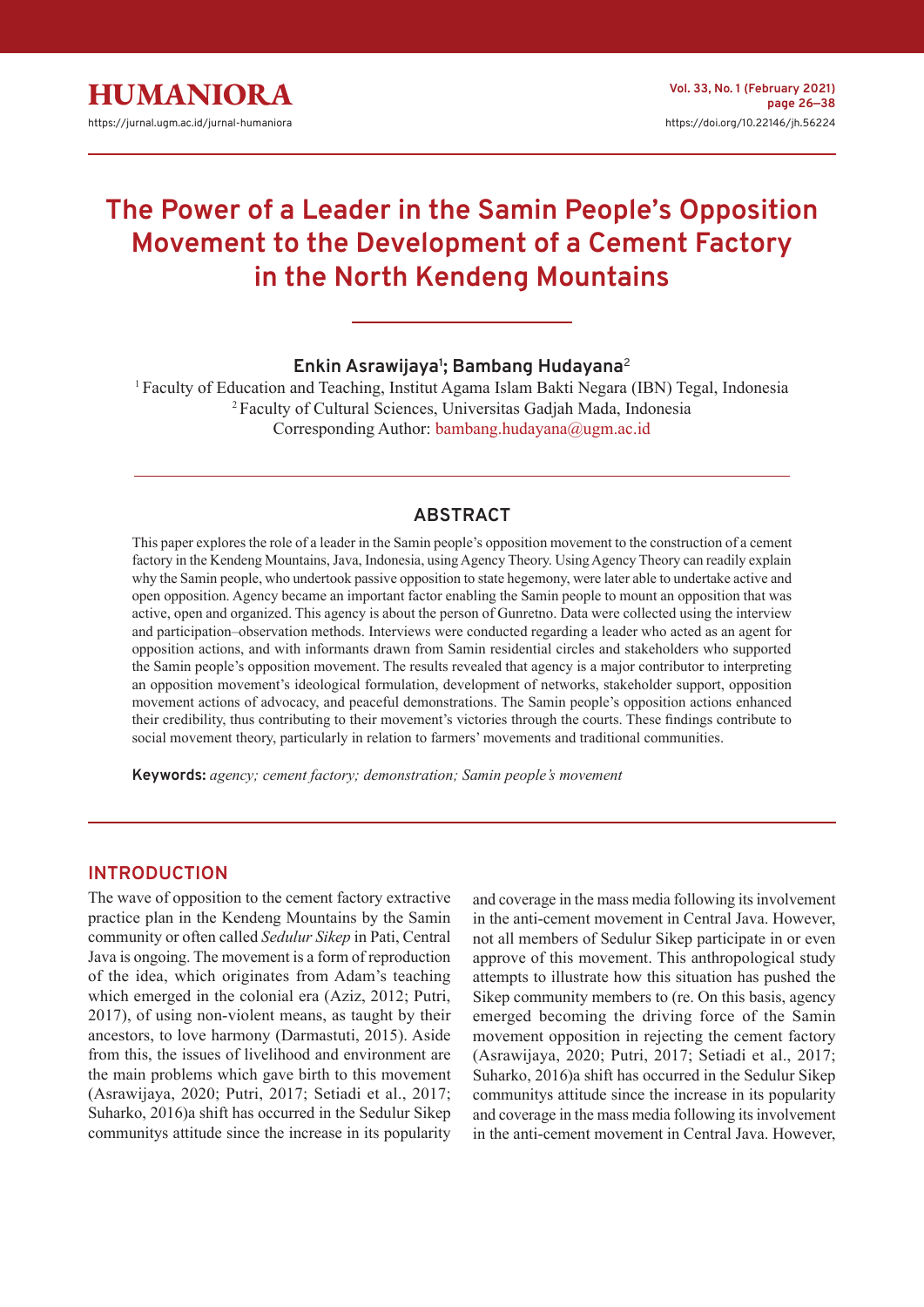not all members of Sedulur Sikep participate in or even approve of this movement. This anthropological study attempts to illustrate how this situation has pushed the Sikep community members to (re.

Prior to opposing the establishment of a cement factory, Samin people were known as a group of farmers with a culture of opposing state hegemony in the vicinity of Kendeng Mountains covering Blora, Kudus, Purwodadi, Grobogan, Pati and Bojonegoro, Ngawi, Tuban, and Madiun (Asrawijaya, 2020; Novianto, 2018; Putri, 2017; Setiadi et al., 2017, Suharko, 2016). Historically, the culture of opposition was born from the frustration experienced by Javanese farmers in the Dutch colonial period, a consequence of the high tax burden placed on the farmers, as a result they fled to the interior, out of reach of the colonial government (Ba'asyin & Ba'asyin, 2014).; King, 1977; Korver, 1976; King, 1973; Benda & Castles, 1969).

The founder of the Samin community was Samin Surosentiko, and for this reason the community is known by his name (Ba'asyin & Ba'asyin, 2014; Benda & Castles, 1969). Samin came from a farming community which fled to a forested area so as escape colonial control in the 19th century. They formed an egalitarian community which had a tradition of passive resistance (Ba'asyin & Ba'asyin, 2014; Peluso, 1992; Benda & Castles, 1969).

The Samin people's passive resistance was conducted by means of opposing obligations imposed by the state such as paying taxes and choosing egalitarianism hence using the lowest level of the Javanese language, *ngoko* as an egalitarian language when speaking to authorities or even to others (Susilo, 2003; Widodo, 1997; Winarno, 2003). The Samin people's position of refusing to pay taxes, and practicing an egalitarian culture, meant a negative stigma attached itself to them, for example they are stereotyped as stupid, indifferent, and uncivilised. (Aziz, 2012).

Samin's teachings developed in a tradition which extols nature, where for the community the earth is the giver of life thus in cultivating rice fields and other produce of nature it is done as needed, not exploited to excess, always ensuring a natural balance to preserve nature. For this reason, becoming a farmer is a Samin community is a life choice providing a harmonious life between man and nature (Subarkah & Wicaksono, 2013). Becoming a farmer is also a symbol of simplicity and honesty as a human who does not commit wrong through a simple life.

Since independence Samin people also continued to wage passive resistance to state domination from the Indonesian State Forestry Company (Perhutani - *Perusahaan Hutan Negara Indonesia*) which threatened their existance (Peluso, 1992). They strengthened their identity as the Samin Group to consolidate their position to reject Perhuni's control over the forests in their area, which had impoverished them. The Samin people remain living in Perhutani's forest area and are reluctant to work with them as though it were working on the company's land.

In the New Order period, state control of villages was every increasing both in development and in the administrative areas and community. Antlov, 1995). Consequently, the Samin community felt the presence of the village administrative role which represented the state's role (Faturrohman, 2003; Fauzanafi, 2012). The Samin community then became increasingly opened up because of the inclusion of a development program in the villages.

The Samin people began to feel a threat from the presence of the state at the time economic development programs exploited resources in the area. This emerged strongly at the beginning of the reformation era. Regional autonomy had pushed regional governments to open the investment tap in the mining sector (Hartati, 2012). There were two cement companies which planned to establish factories in the Kendeng Mountains, that is Semen Gresek Limited which changed its name to PT Semen Indonesia (SI) and Sahabat Mulia Sakti Limited (PT SMS). They rejected these companies because they threatened the local economy and would damage the environment. Samin opposition to the mining companies got the support of several elements of civil community movements (Putri, 2017; Suharko, 2016).

This paper takes the view that the success of the Samin people in opposing the establishment of the cement factories was because there was a person of agency, that is Gunretno as the leader of the opposition, through advocacy and participation. The opposition movement showed that the Samin people did not conduct a passive resistance as in the Samin Surosentika period.

Several previous studies mention a figure named Gunretno as a leader of the Samin movement (Putri, 2017; Setiadi, Saraswati, & Rosyid, 2017; Suharko, 2016) Central Java since 2010. Using secondary data collected from off line and on line media, and applying Wehr's model of conflict mapping, the article aims to map the conflict. For the corporation, karst can be mined and has a high economic value. For Sedulur Sikep, karst must be concerved because it covers water reservoir that is vital for its agricultural livelihood. From 2010 to 2014, while Sedulur Sikep continuesly rejected the establishment of the plant, PT SMS had completed environmental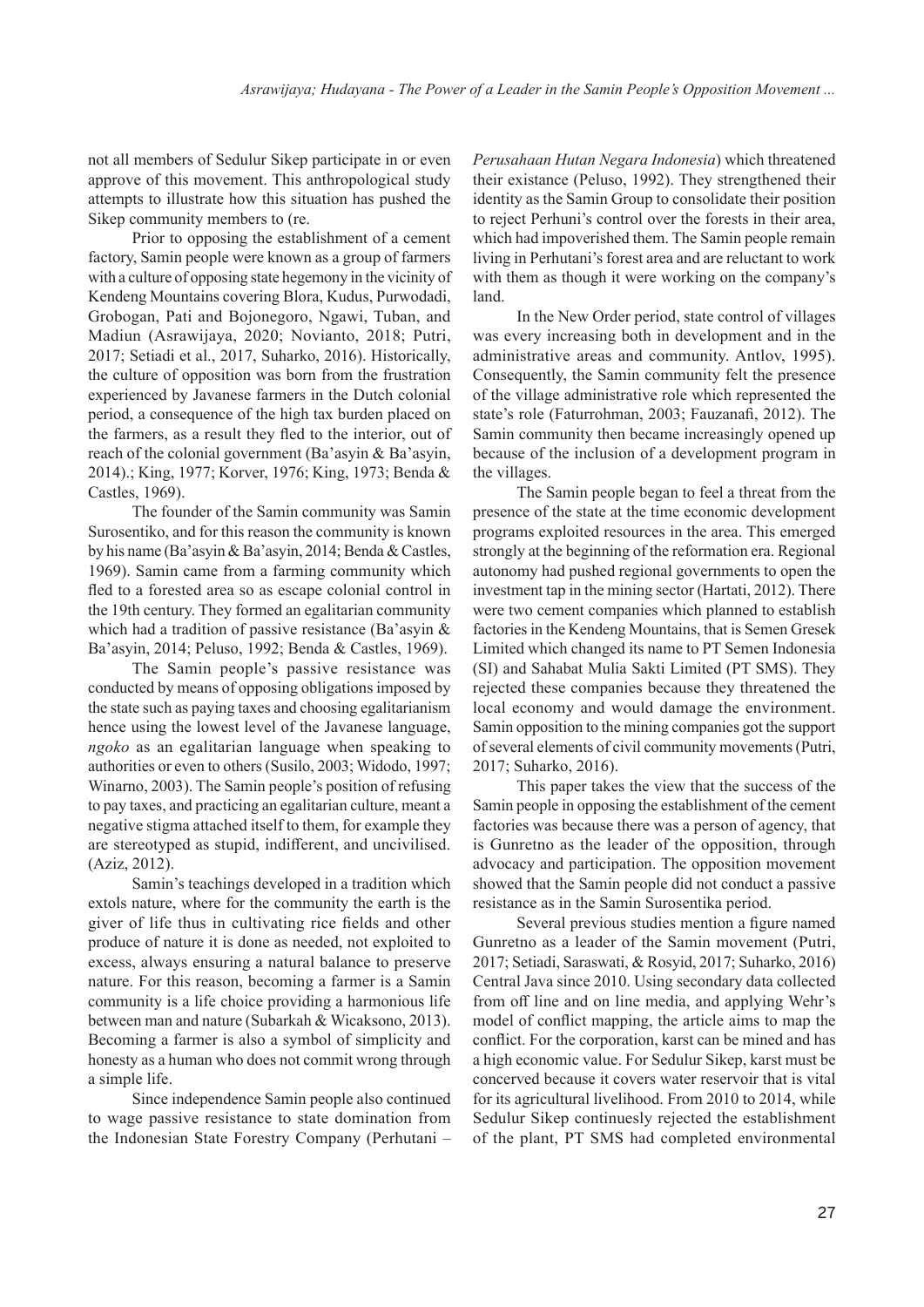impact analysis. After Head of Pati district launched an environmental licence for PT SMS in the end of 2014, the two parties of conflict had been head to head in two levels of the administrative courts (PTUN Semarang and PTTUN Surabaya. Other studies show that the Samin movement is motivated by its ideological force as the basis for action (Aziz, 2012; Darmastuti, 2015). Nevertheless, their studies do not position Guretno as a powerful agency.

To delve more deeply into the role of agency in the Samin people's opposition movement, this paper will pose the following questions. First, what is the social context of Gunretno as a powerful agency in the opposition movement? Second, how does agency design and keep the Samin residents opposition actions to demonstrative means without violence? Third, how is the success of the Samin movement, in resisting the establishment of the cement factory, due to this role of agency?

### **THEORETICAL FRAMEWORK**

This paper uses two theories which have synergies that is Agency Theory and Social Movement Theory. Agency Theory is used to explain how the emergence of new agency from the Samins as a result provides an ability to mobilize the Samin community to oppose by means of advocacy and participation as a form of opposition from a social movement. Agency Theory is used to explain Gunretno's capacity as a figure whose Samin people's opposition movement opposed the cement factory.

The concept of agency is understood in a theoretical framework concerning actions. Bourdieu (1990) views that man's social actions are influenced by structure and agency. The structure has various meanings but according to Giddens (1994) structure is regulation and resources. Rules or regulations cover both written and unwritten norms. Meanwhile, resources are twofold, that is allocative and authoritative resources. Allocative resources are material resources whereas authoritative resources are non-material, such as status. These resources are used by agents to make actors do what is expected (Kinseng, 2017). In this article, structure refers to Samin ideology and concurrently stakeholders who can be used by the agent to influence the actions of the actors.

This article also takes the view that agents are individuals who have the ability to manipulate the rules and resources so actions taken are in accordance with their expectations (Kinseng, 2017). According to Sewell (1992) agency are individuals who have an ability to control social relations, and transform these social relations. This ability can be in the form of skills in using social capital for mass mobilization (Bourdieu, 1990). Aside from this, agency has a strong strategy because it can integrate old and new strategies, a form of innovation (Wang & Soule, 2016). No less important, agency also becomes a powerful person because of possessing powers of creativity, innovation and extensive knowledge (Giddens, 1984).

Although both became leaders of a movement, Gunretno is different to Samin Surosentiko, his predecessor who successfully established the Samin community. Theoretically, Samin Surosentiko used a power based on charisma and ideology in motivating his loyal and brave members to passively oppose the state. This paper adopts the view that Gunretno developed his influence by using social capital, a capital which is often used by new social movement activists in galvanizing political support from their colleagues (Harsasto, 2020).

In possessing social capital as a political force, Gunretno can be separated from the reformation political context which contributed to the growth of civil community movements. Buechler (1995) explains that civil society opposes state domination and the free market in a social movement framework. A social movement is defined as those political social activities of a community group to fight for its interests, in the public sphere, by means of developing alliances with its supporters to pressure the side which takes away their rights (Davis, McAdam, Scott, & Zald, 2005).

Democracy has allowed the growth of various social movements driven by civil society organizations (Tandon & Mohanty, 2002). The agenda of social movements is very wide, but basically civil community organizations work to fight for community interests against a state regime and the market. When taking political action, a social movement gets political support from various civil community elements within and outside the country (Saturnino, Edelmen, & Kay, 2010; Subono, 2017).

There are many studies which discuss civil society resistance to the state and the global market. In Mexico, for example the Zapastista movement was born which involved the Chiapas community opposing the oil company, Petroleos Mexicanos (Azhima, 2011), the Cristero community opposing the Plutarch government which allowed oil drilling by US companies (Butler, 2006). In Ecuador, the Amazon traditional community movement was born opposing the Coldeco company mining project (Sacher & Baez, 2016). In Zimbabwe, the Shona and Ndebele tribal movement emerged as a response to the ever increasing loss of their farming land from industrialization (Moyo, 2005), and the Chimurenga people also oppose mining practices by the British South Africa Company (Kaoma, 2016). Whereas in India, there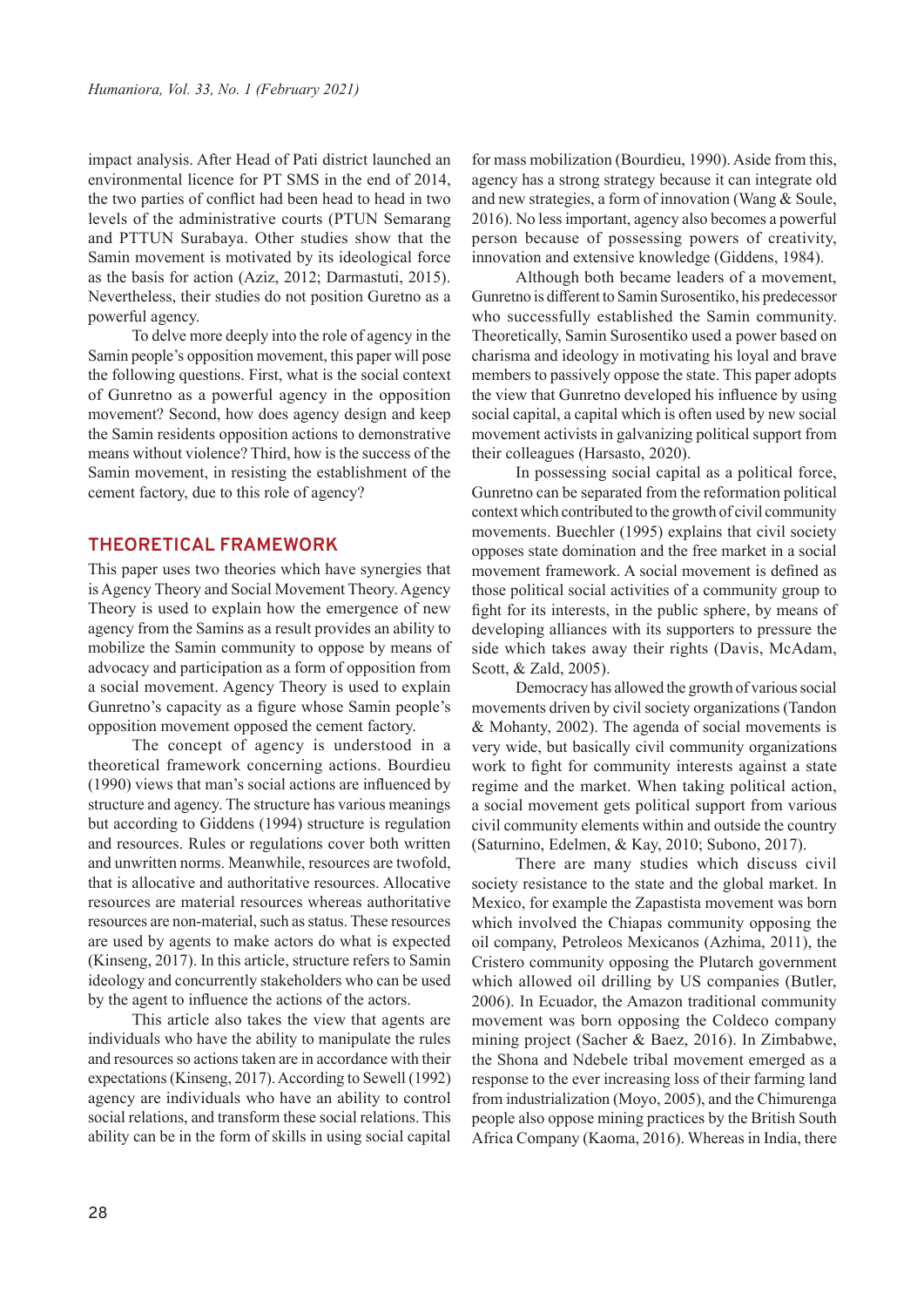is the Odisha people's opposition to a mineral mining project (Kaoma, 2016).

In Indonesia, civil society movements opposing neoliberalisme, in contrast more often tells the story of a traditional society's opposition so as to defend their land rights. These movements can be seen in Savitri's study (2013) concerning the opposition of the Marind people in the face of the Merauke Integrated Food and Energy Estate (MIFEE) project in Papua. Rahab (2010) discusses the struggle of the Amungme tribe opposing Freeport. Ruswiastuti, Fauzi, and Bacriadi (1997) and Supraha (1998) discuss the Selasih traditional community's opposition to investors taking their land in Bali. Robinson (2016), discusses the traditional community's opposition in Battang Palopo and Sorowako, South Sulawesi opposing a mining company.

This paper studies the Samin people's social movement. First, previous studies very much bring to the fore ideological force as a factor in motivating the Samin people in opposing extractive businesses (Aziz, 2012; Darmastuti, 2015). In contrast, this study focuses on how the role of agency, as a motivator of social action, can proceed. Second, although the focus is on the role of agency, this study differs from Hudayana, Suharko and Widyanta's (2020) which focusses on communal violence which is seen as agency and residents maneouvering to obtain material compensation. In addition, their study does not examine social movements. In contrast, this paper considers opposition actions through advocative and demonstrative means, and studying social movements.

This paper looks at how agency plays an important role in opposing with demonstrative means without communal violence. The role of agency becomes apparent in several Samin people's opposition actions which continued for more than 10 years. By examining the process over 10 years it will become apparent what Guretno's, the community's, and stakeholders roles were in galvanizing opposition to the establishment of a cement factory resulting in stopping further planning for this factory.

This paper also views Gunretno as an agent who can use civil society support to increase his influence over the community resulting in the community taking opposition actions in advocative and participative ways. Gunretno was also able to use civil community organizational support to gain strong influence in the pressuring of the government and cement companies.

#### **RESEARCH METHOD**

The field research was conducted in Baturejo Village,

Sukolilo sub-district, Pati Regency, Central Java, between August 2018 to January 2019. The research method was ethnographic, placing more focus on the life history of the leading figure of agency. The collection of data was more on the accuracy and the truth of the information which was conveyed by the main figure, based on his experiences in organizing social movements. Other information was also obtained from informants who explained various experiences in undertaking protests or supporting the Saman people's opposition to the development of a cement factory. The sources of data are categorized into several groupings. This can be seen in table 1.

To obtain data about the opposition strategy, the researcher undertook participant observations research and accordingly joined in following opposition movement activities over the period 2018 to 2019. The researcher participated in five field actions with the remainder of the data based on secondary sources from both printed and electronic newspapers.

By using social movement theory, in particular concerning the role of agency, the research often references an agent who influenced stakeholders' and actors' actions. The agent referred to in this research is Gunretno, as it is Gunretno who had a role not only as a motivating actor but a greater role as a facilitator both in creating a network and in selecting the movement's strategy.

#### **RESULT AND DISCUSSION**

## **Samin People in Kendeng Mountains and their Ideology**

The Kendeng Mountains are an expanse of karst hills spread out extensively in the northern part of Java. Based on the Energy and Mineral Resources (ESDM – *Energi dan Sumber Daya Mineral*) Ministerial Decision No. 0398/K/40/MEM/2005, the karst region is known as a protected space which cannot be exploited, it is a protected area.

The Kendeng area is an administrative region of Pati, Rembang, Blora, Kudus and Grobogan Regencies, Central Java. Orang Samin are mostly found in the Sukolilo sub-district, Pati Regency. In Sukolilo subdistrict there are villages which have many Samin people, that is Baturejo and Sukolilo villages. In these villages the Javanese population is about 15 000 people while the Samin people reach around 1200 people or about 8 percent of the total population of these villages.

The Samin people practice an egalitarian and self-sufficient life, and unlike the Javanese do not form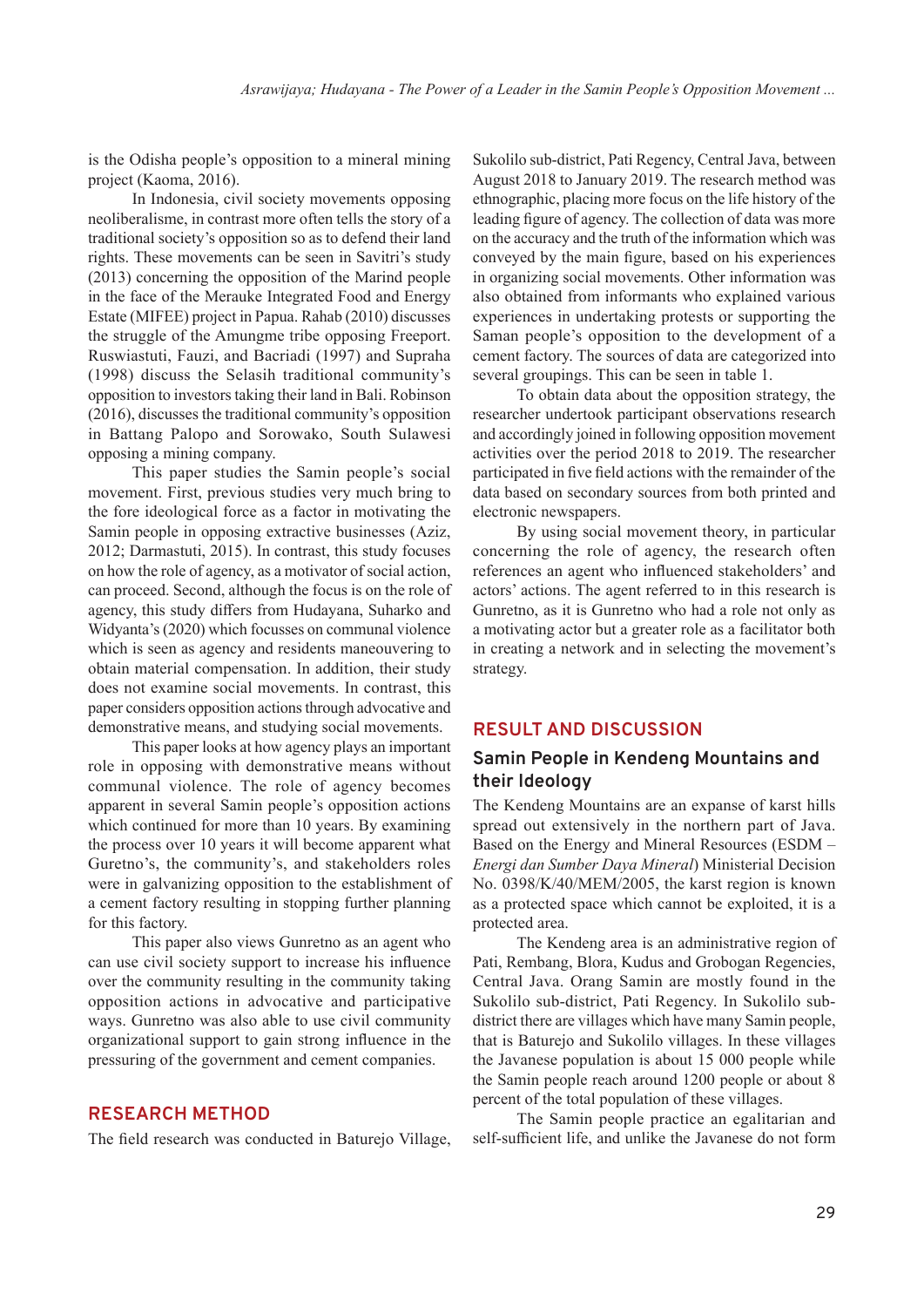| N <sub>0</sub> | <b>Source of Data</b>                                                                                                                                                                                       | <b>Method</b>                                            | <b>Main Themes for Questions</b>                                                                                                                                                                                                                                                                  |
|----------------|-------------------------------------------------------------------------------------------------------------------------------------------------------------------------------------------------------------|----------------------------------------------------------|---------------------------------------------------------------------------------------------------------------------------------------------------------------------------------------------------------------------------------------------------------------------------------------------------|
|                | Agency (the<br>figure of<br>Gunretno)                                                                                                                                                                       | In-depth Interviews                                      | Discourse which was developed in the rejection of the cement factory<br>The communication which was developed in the mobilization of the masses and the<br>spreading of the ideology<br>The organizing of the mass movement's structure.<br>The selection of the form of the opposition strategy. |
| $\mathfrak{D}$ | Actor (Samin<br>people)                                                                                                                                                                                     | Live in.<br>In-depth Interviews                          | The Samin people's reasoning in rejecting the cement factory.<br>Participation in the demonstrations.                                                                                                                                                                                             |
| 3              | Supporting<br>actors: Kendeng<br>farmers                                                                                                                                                                    | Live in.<br>In-depth Interviews                          | The Kendeng farmers' contributions to the opposition movement.<br>Commitment and support (material and non-material).                                                                                                                                                                             |
| $\overline{4}$ | Stakeholder<br><b>NGOs</b>                                                                                                                                                                                  | Interviews with<br>LBH* Semarang,<br>Walhi <sup>**</sup> | The motivation for Non-government organisations' (NGO) involvement.<br>The level of involvement in determining the direction and movement strategy<br>The form of action support and advocacy                                                                                                     |
|                | The reason for the acceptance of the cement company investment<br>Government<br>Regulations which were issued<br>In-depth Interview<br>Stakeholders<br>The responses to the rejection of the cement factory |                                                          |                                                                                                                                                                                                                                                                                                   |
|                | Police<br><b>Stakeholders</b>                                                                                                                                                                               | Police reports in the<br>media                           | The police role in watching over the conflict in the establishment of a cement<br>factory<br>Police attitudes and biases                                                                                                                                                                          |

**Table 1.** Source of Data, Number of Informants and Main Themes for Questions

\* Legal Aid Institute (LBH — *Lembaga Bantuan Hukum*)

\*\* Indonesian Environmental Society (Walhi ‒ *Wahana Lingkungan Hidup Indonesia*)

community organizations, which are hierarchical and integrating, and divided into Neighbourhood Association (RT – *Rukun Tetangga*) and hamlets. Samin people do join in the RT and hamlet groupings but only to ensure good social relations with neighbours and friends.

Samin teaching found in this study, is the same as in previous studies which, in essence, is the teaching of a simple life in behaviour, speaking and acting (Ba'asyin & Ba'asyin, 2014; Hutomo, 1996; Munawaroh, Ariani, & Suwarno, 2015; Susilo, 2003; Suyami, 2007; Wibowo, 2011). A principle of Samin community life, which is simplicity, makes for an unaffected lifestyle, speaking plainly and upholding values of honesty and truth (Kirom, 2011; Larasati, 2011; Suhandano, 2015; Suyami, 2007). Samin people choose the work of farmers because this work produces income consistent with that which is worked upon, for example rice is what is harvested. They even choose organic agriculture as a livelihood which accords with natural law, that is supplying food in a natural way. The principle of life which has a basis in organic agriculture leads Samin people to venerate environmental protection. Because of that, they strive to protect their land to the best they can with methods of *diajeni* (respecting), *diopeni* (maintaining) and *demenung*  (using as needed) (Asrawijaya, 2020).

Samin ideology emphasizes a natural life and

rejects a life dependant on the state and the market, making Samin people a threat to the state. In the New Order period, they were viewed as dissidents because they were reluctant to pay taxes, and be a part of the Javanese community (Peluso, 1992). As a consequence, their rights as citizens were difficult to meet, as such there was no acknowledgement of their ideology, land ownership, certificate of residency, and marriage rites. They even became stigmatized as farmers who were supporters of the Indonesian Communist Party (PKI – *Partai Komunis Indonesia*).

In the reformation period, Samin people are also facing an expanding role of the regional and village governments in rolling out development programs. Many programs are coming into the community, and Samin people are made a target of development. They are also urged to participate in development, and in the recruitment of village officials as a celebration of democracy. Nevertheless, Samin people have a passive attitude and withdraw themselves from being part of a development target. As an example they do not want to take part in the National Program for Community Empowerment of Independent Villages (PNPM Mandiri Perdesaan – *Program Nasional Pemberdayaan Masyarakat Mandiri Perdesaan*) because their aim is to remain living autonomously from their farming. For Samin people their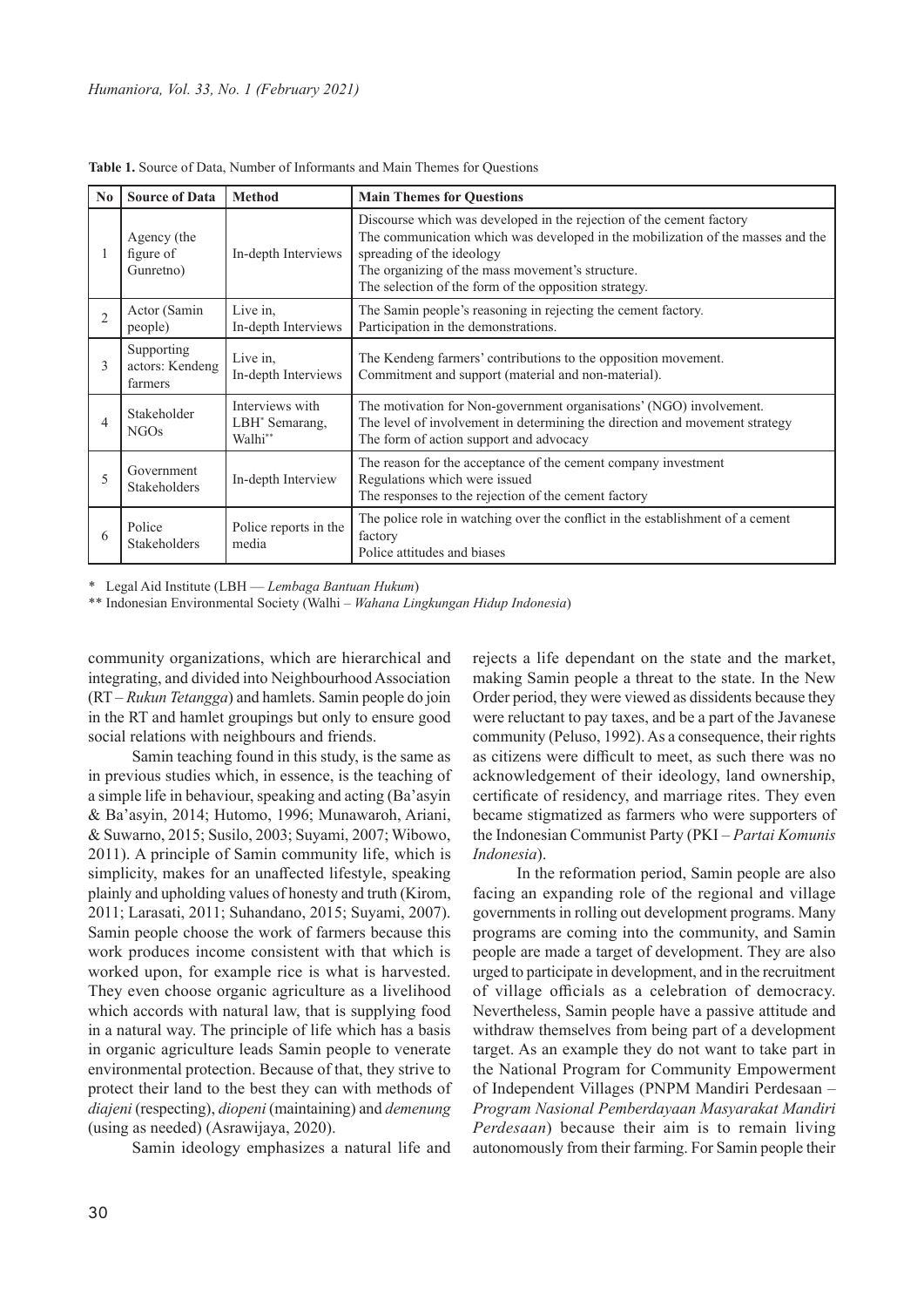ideology teaches them to live as subsistence farmers, to avoid politics so as not to regulate or be regulated by others, and avoiding development projects so that their lives are not dependent on assistance.

# **Gunretno's Background as a Leader in the Samin Community**

At the end of the New Order period, the obligation of Samin people to have an identity card, plus the legalities of land and house ownership had raised awareness in its circles to have representatives who could speak for them in communicating with government. A representative who later became popular among several representatives in a number of communities was Gunretno. He was popular because he had married Hartati, who was the grandchild of a custodian of traditions greatly respected by the Samin community in Bombong and Bacem Hamlets.

At the beginning of the reformation period, Gunretno continued his role as a representative of the residents when organizing citizenship matters with the regional and village governments. He was also trusted by the village government to assist the residents to organize identity cards, family cards and several residence administrative matters. Because he was popular as a residents' representative, non-government organizations also often requested him to be a part of the traditional community capacity strengthening program.

Gunretno later showed promise as an activist. At the regency level, he took part in establishing Advancing Farm Workers (*Karya Tani Maju)* in 1999. This organisation helped farmers who were flood victims. In 1999 the Community Participation Development Forum (FPPM ‒ *Forum Pengembangan Partisipasi Masyarakat*) was also born, in Jakarta. The forum became a communications and cooperation venue between nongovernment organizations activists at the local level. Several times this forum invited Gunretno to share his ideas and experience in working alongside residents. On the other hand Gunretno, through this forum, matured as an activist. He was increasingly carried along a path as a Samin tradition activist. Along with his siblings, Gunarti and Gunarto they were known as the Samin activists.

Due to the support of FPPM and several NGOs such as Walhi, it often gave spirit to the Samin struggle to demand acknowledgement of its customary rights. Gunretno then became aware that Samin ideology would continue to live if it was struggled for by advocative means and by developing residents' awareness to get organised in a participative way. In other words, within a social action theory framework, Gunretno had absorbed a way of thinking within a new action structure which had as its source civil society organizations and social movements (Kinseng, 2017; Davis et al., 2005; Giddens, 1984).

After joining with FPPM, Gunretno also joined several organizations which were concerned about village development and traditional community empowerment, such as the Archipelagic Traditional Community Alliance (AMAN ‒ *Aliansi Masyarakat Adat Nusantara*), Walhi, and the Indonesian Farmers Union (SPI ‒ *Serikat Petani Indonesia*). Because of these various social networks, Samin opposition under Gunretno's leadership did not undertake civil disobedience with methods of self-isolation as had been done by the Samin founder. Gunretno, on the contrary, used social networks, actively opposing the state.

Gunretno's active role in social movements was strongly supported by Samin members. They felt the importance of Gunretno being close to NGOs. Gunretno also used this trust both from the Samin members and from various NGOs. Gunretno continued to build his social capital and, for example established the Pati Farmers' Union (SPP ‒ *Serikat Petani Pati*) in 2002. This organization worked to strengthen the autonomy and harmony of farmers. He also established the Environmental Care Community Forum in 2006. This forum changed to the Kendeng Mountains Care Community Network in 2008.

Through various farmers' associations he belonged to, Gunretno expanded his social network as a result becoming ever more trusted as a Samin figure in Pati Regency and in Indonesia. On the other hand, Samin members increasingly needed Gunretno as a leader. Gunretno's role as an activist for Samin members was at the time the government gave support to the development of a cement factory, which threatened the environment, Samin people's livelihood and the population in Kendengan Mountains.

By learning from NGOs, Gunretno was able to motivate his members to oppose by means of participation. Due to the support from NGOs for example, he was able to make a film of the struggle of the Samin people opposing the establishment of a cement factory which was disseminated via social media. Guided by NGOs, he also was able to make songs of struggle which increased the militancy of the Samin members and of their supporters in rejecting the establishment of a cement factory. The disseminating of the video of struggle, *Samin Vs Semen* (Samin Vs Cement) on social media it also increased public sympathy.

The increasing of the power of the struggle, in a participative way, was done by Gunretno in concert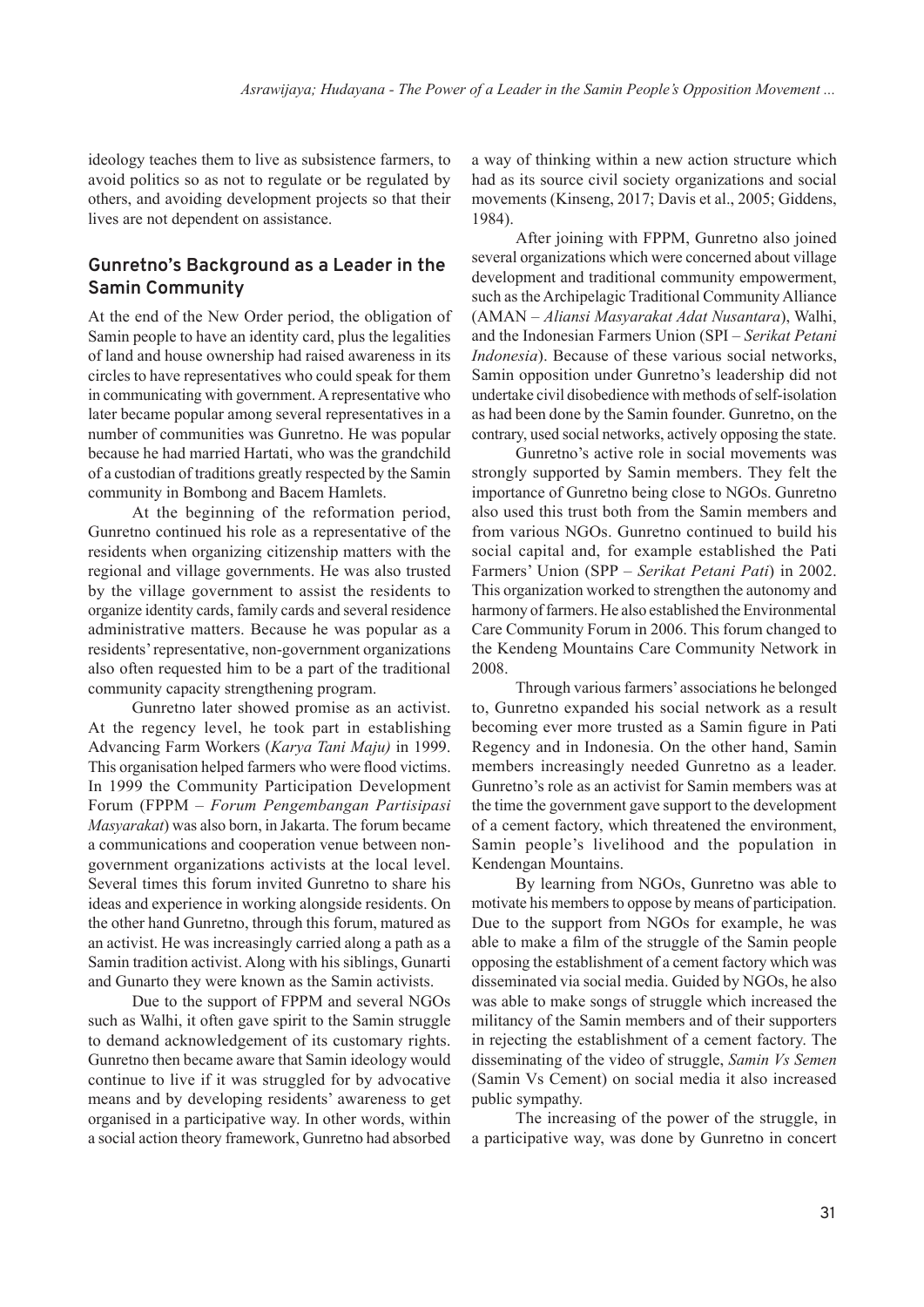with his siblings. They interpreted the Samin ideology as a life choice in harmony with a farmer's life such as putting at the forefront the conservation of natural resources. The threat of environmental damage and the depletion of water sources were reasons they rejected the development of a cement factory. Samin members and non-Samin were able to unite to oppose the cement factory, in a participatory way, when the threat of water scarcity become a shared threat. With this being the case, Gunretno, as agency, had highly creative powers to generate opposition by participative means (Heredia, 2017; Schock, 2013).

Gunretno was also able to delegitimize the community group in Pati, who in contrast, took an attitude of supporting cement development with the reason it created work opportunities for residents. Gunretno delegitimized this by stressing that Samin people on the contrary took a critical position on preserving the environment as a result rejected development and its damaging of resources and the livelihood for their children and grandchildren.

Gunretno also had a shrewdness in effectivel using social capital. He used NGO networks as well not just for demonstrations but to oppose cement companies through the state court system. With the support of the NGOs, the Samin people were able to seize a victory in the courts when opposing the cement factory development.

Gunretno was also steeped in the Samin ideology which rejected violence in struggling for fate. This choice of non-violence was strengthened by studying of various NGOs that the victory of a movement is the ability to conduct non-violent action, this made the government and in particular the police almost never oppress its demonstrators with violence means.

## **Role of Agency in Samin Opposition to the Cement Factory Development**

The role of agency in the Samin movement is discussed in three cases, that is the role of agency at the time of the cement factory establishment plans for PT SG, PT SMS, and PT SI. The analysis of agency is presented by considering the role of the actor, and the stakeholders' responses. The success of agency is apparent from the postponing of the cement factories' development because of the welling up of mass opposition in a participative, non-violent way.

## *The Semen Gresek Limited (PT SG) Cement Factory Establishment Plan*

The Samin people, under the leadership of Gunretno,

were able to prevent the establishment of a cement factory at Sukolilo, Kayen, Margarejo and Gabus, Pati Regency. The provincial and regency governments gave support to the development of this cement factory. A number of regulations were issued which gave business approval for PT SG to operate such as: Decree Number: 591 of 2008 concerning Pati Regional Exploitation Area Approval; Decree Number: 540/039/2008 concerning Clay Group C Mining Exploitation Regional Mine, and Decree Number: 540 of 2008 concerning the Limestone Group C Mining Exploitation Region mine. Additionally, the company was supported by the Regent's Declaration No. 131 of 2008 concerning the Regional Zoning Plan (RTRW ‒ *Rencana Tata Ruang Wilayah*), and the Governor of Central Java's Regulation of 2008 concerning the Sukolilo Preservation Karst Region Determination.

The Regional Government gave authority for the establishment of the cement factory with the expectation that the factory would lift the economy of the Pati community. This was because the cement factory would buy raw material from the people and create new jobs. Despite this, the Samin people opposed it because the cement factory had on the contrary been determined as being damaging to natural resources, and their livelihood in the agricultural sector. Gunretno opposed it at the outset by criticizing a number of the approvals which were made without any initial public consultation. In addition the approval was issued prior to a study of the environment impact (AMDAL - analisis mengenai *dampak lingkungan*).

Gunretno's critical position was supported by environmental NGOs and the traditional communities, and as a result contributed to making the Samin members give their full support. Finally, they took a legal path that is rejecting the legality of PT SG being allowed to construct a factory at Pati. In addition, Gunretno together with the Samin members, held a peaceful demonstration to build public opinion that they were not amenable to a compromise. Gunretno and Gunarto and youths were trained to to mobilize the masses by explaining why they must reject the building of the cement factory and the relevance of the peaceful demonstration so that they would not be pressured into violence by the government and police.

After strengthening collective awareness concerning the dangers of the cement factory for a livelihood based on agriculture, Gunretno formed a movement named the Kendeng Mountains Caring Community Network (JMPPK ‒ *Jaringan Masyarakat Peduli Pegunungan Kendeng*) in 2008. Within the organization he emerged as the leader who brought together various groups who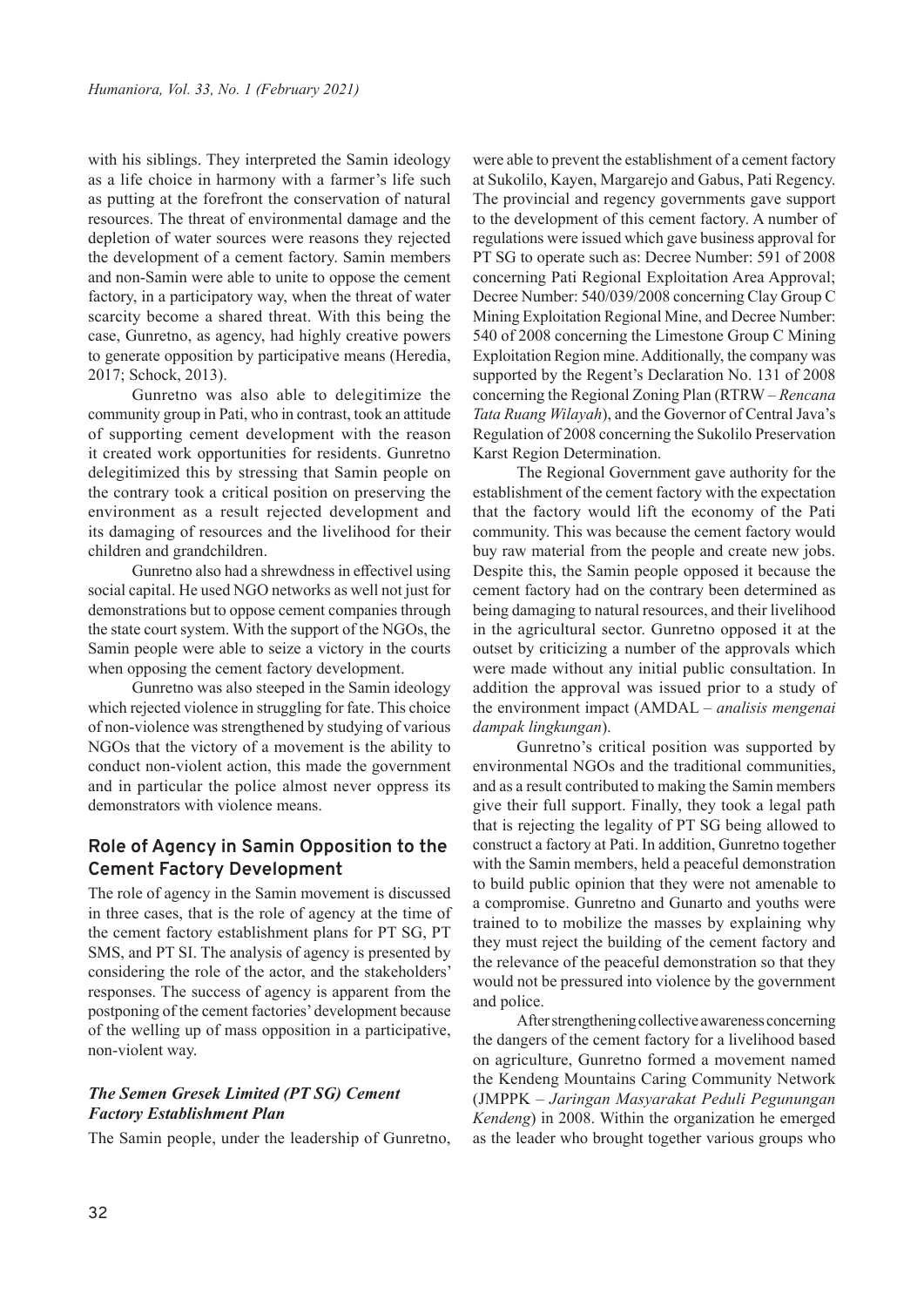agreed to reject the development of a cement factory. Through JMPPK, the network members became united in their resolve and at the same time developed a strategy to conduct resistance without violence, and this strategy was in accord with the Samin ideology which places to the fore a controlled protest rather than an unruly one. Through JMPPK emerged Gunretno's, Gunarto's and the late Tarno's initiative to form a women's organization, the Simbar Wareh Environmentalist Women's Group (KPPL ‒ *Kelompok Perempuan Pecinta Lingkungan*). The organization was formed as a realization of a concern to the threatening of sources of springs which are very much needed by mothers in managing their households. The organization was led by Gunarti while its advisor was Gunretno.

After JMPPK and KPPL were formed, Gunretno developed networks at the regional and national levels. He was able to obtain support from agrarian NGOs at the Regency level such as SPP, Advancing Farm Workers (*Karya Tani Maju*), at the provincial level were organisations such as Agrarian Communication Forum (FMKA ‒ *Forum Komunikasi Agraris*), and at the national level, Agrarian Renewal National Committee (KNPA – *Komite Nasional Pembaharuan Agraria*), Walhi, LBH, Higher Educational Institutions, environmental activists,

AMAN, National Commision on Human Rights (Komnas HAM ‒ *Komisi Nasional Hak Asasi Manusia*), religious alliances, students and youths, workers alliances, and national figures.

With the establishment of a collective force from Samin members and the support of the various NGOs above, mass oppostion was conducted through open actions such as demonstrations, long marches, and casting of feet in cement. These field actions were accompanied by a variety of other actions such as theatre, poetry recitals, mocking words, yells, erecting command posts, wearing traditional clothes, carry a number of traditional farming implements, and prayers for the president. The largest action was conducted in 2009, when the Governor, Bibit Waluyo who planned to officially mark the constructing of the cement factory was opposed by JMPPK by various mass actions such as demonstrations followed by theatrical actions and other symbols of rejection such as words and satirical poetry and descending on the streets, burning old tyres and blocking roads.

Before Samin people, with the support of Kendeng and NGO farmers, had staged demonstrations, they opposed the cement factory construction through legal avenues. Gunretno learned from legal experts and requested their assistance. While pursuing legal claims,

|  |  | Table 2. Initial Protest Actions to Oppose the PT SG Cement Factory Construction Plan |
|--|--|---------------------------------------------------------------------------------------|
|--|--|---------------------------------------------------------------------------------------|

| No. | <b>Description</b>                      | <b>Information</b>                                                                                                                                                                                                                                                       |
|-----|-----------------------------------------|--------------------------------------------------------------------------------------------------------------------------------------------------------------------------------------------------------------------------------------------------------------------------|
| 1   | Date of event                           | May 16, 2009,                                                                                                                                                                                                                                                            |
| 2   | Role of agency                          | Gunretno found a trigger which would arouse Samin members and Kendeng farmers to protest,<br>using the support of NGOs to give the protest public exposure.                                                                                                              |
| 3   | Trigger                                 | The Governor of Central Java, Bibit Waluyo, accompanied by the Regent of Pati, planned to<br>inaugurate the plan for the establishment of a cement factory at Pati.                                                                                                      |
| 4   | Strategy                                | The demonstrators blockaded the Pati – Purwodadi route for two hours. The demonstrators also<br>set up banners "reject cement factory", carrying coffins as a symbol of rejection, and erecting a<br>command post to reject the cement factory at Sukolilo sub-district. |
| 5   | Total numbers of<br>demonstrators       | Around 500 people, comprising approximately 200 Samin people and 200 Kendeng farmers<br>with the remainder from the general public.                                                                                                                                      |
| 6   | Participation of the Samin<br>community | Almost all of the adult Samin members actively participated in the peaceful demonstration<br>action.                                                                                                                                                                     |
| 7   | Kendeng farmers support                 | Joined in by sending a delegation to the demonstration.                                                                                                                                                                                                                  |
| 8   | Response from the<br>government         | Postponed the inauguration of the cement factory construction.                                                                                                                                                                                                           |
| 9   | Response from the<br>company            | Looking at the large scale action which occurred, finally the SG Limited management<br>requested the delaying of the factory's construction.                                                                                                                             |
| 10  | Police response                         | The police detained nine residents, including four Samin people, one of whom was Gunarto,<br>the younger sibling of Gunretno when staging its rejection at Kedungmulyo Village.                                                                                          |
| 11  | Outcome                                 | The Supreme Court (MA - Mahkamah Agung) reached a decision in 2009 for the cessation of<br>the cement factory establishment plan at Pati.                                                                                                                                |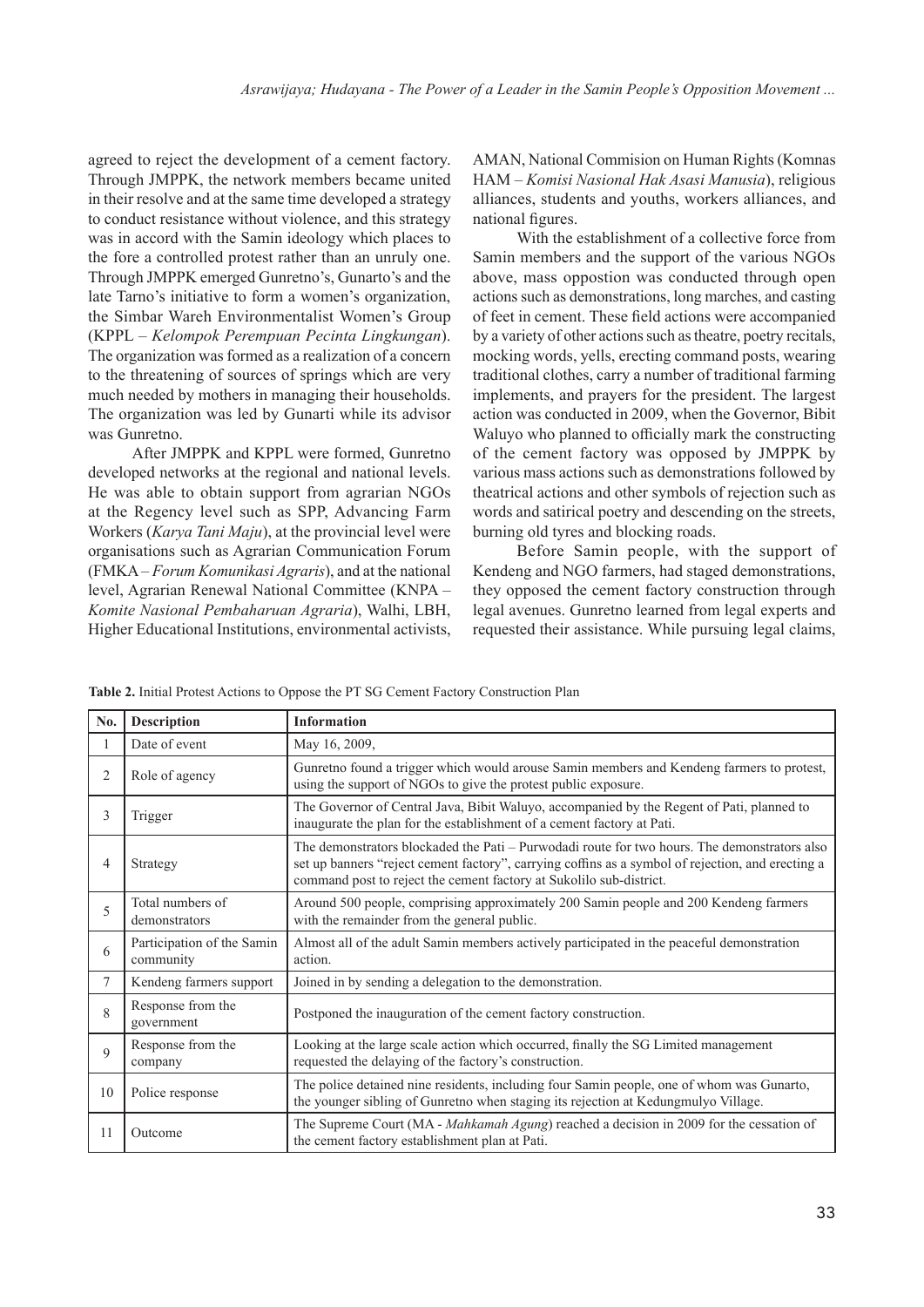Gunretno prepared an action plan to hold demonstrations. Samin people with the support of Kendeng farmers, held demonstrations when Governor Bibit Waluyo visited Sukolilo to inaugurate the cement factory. Table 2 has details of how the dates were used as triggers, the role of Gunretno and members and the support from farmers and NGOs.

The peaceful demonstration action plan was well executed. The company and the police did not suspect that the residents would be so resolute in carrying out their rejection of the factory construction. Without causing any damage the Samin people remained consistent in rejecting the factory's construction because of its weak legal reasons and empiric reasons that their fate as farmers would also be threatened because of the threat of environmental damage. Finally, due to the demonstrations, at the State Administration Court (PTUN ‒ *Pengadilan Tata Usaha Negara*), Semarang the Samin community won the court action, but later was defeated by PT SG at the State Administration Appeals Court (PTTUN – Pengadilan Tinggi Tata Usaha Negara), Surabaya. In the end, the Supreme Court upheld the Samin community's legal claim forcing PT SG to leave Pati.

## *Role of Agency in Samin Movement Opposing Sahabat Mulia Sakti (PT SMS)*

Subsequently PT SG moved to Rembang because it had lost against the Samin people's claim at the Supreme Court hearing. PT SMS, which is a subsidiary of PT Indocement, tried to enter Pati Regency to build a new cement factory

at Kayen and Tambakromo sub-districts. The Cement Factory Development Plan was also supported by the regional government through factory establishment location approval No. 591/021 of 2011, then with mining business approval (*ijin usaha pertambangan* ‒ IUP) No 591/608/2014, concurrently with limestone mining activity approval, IUP No. 545/002/2011 which was renewed in No 545/002/2014 and clay mining approval in IUP No. 545/001/2011 renewed in IUP No 545/001/2014.

Gunretno opposed the Cement Factory Development Plan for PT SMS by showing shortcomings in its legality. The cement company had in its pocket approval from the Ministry of ESDM Number 2641 K/40/ MEM/2014. Despite this, Gunretno and his colleagues knew that the Ministry of ESDM should not have issued these approvals because there was already a court decision which rejected the building of a cement factory. The approval from the Ministry of ESDM seemed to be a new approval, because it gave permission for a cement factory which would be built outside of the area disputed by the Samin people and the SG factory, where the court had decided in favor of the Samin people.

Seeing that the government continued to support the construction of a cement factory, Gunretno once again influenced the residents and Kendeng farmers' groups so as to mount opposition. Gunretno's argument was that the new factory would also exploit the karst region, a region which must be conserved. The Samin members in Rembang then submitted a legal objection to the Ministry of Energy and Mineral Resources. To provide a push along, so that the legal objection would be heeded by

**Table 3.** Protest actions opposing the SMS Limited Cement Factory Development Plan

| No.            | <b>Description</b>                         | <b>Information</b>                                                                                                                                                                            |
|----------------|--------------------------------------------|-----------------------------------------------------------------------------------------------------------------------------------------------------------------------------------------------|
| л.             | Time of event                              | 12 January 2015                                                                                                                                                                               |
| 2              | Agency Role                                | The agency initiated, mobilized, and facilitated the opposition movement in<br>undertaking actions in the field.                                                                              |
| 3              | Trigger                                    | The issuing of the cement factory construction approval supported by the German<br>parent company.                                                                                            |
| 4              | Total and origins of demonstrators         | 500 Samin people from three subdistricts, Tambakromo, Kayen, and Sukolilo.                                                                                                                    |
| 5              | Samin community participation              | The Samin members were involved in various actions principally a long march and<br>feet casting, and delegated one of the Samin community members, that is Gunarti to<br>campaign in Germany. |
| 6              | Opposition strategy                        | Hold a demonstration in the Pati Regency Government courtyard                                                                                                                                 |
| $\overline{ }$ | Response from the government and<br>police | The government defended the cement factory development plan by issuing new<br>regulations which supported this plan.                                                                          |
| 8              | Response from the company                  | The company continued to approach the government so as the factory development<br>plan could be realized.                                                                                     |
| 9              | Outcome                                    | The cement factory development was postponed.                                                                                                                                                 |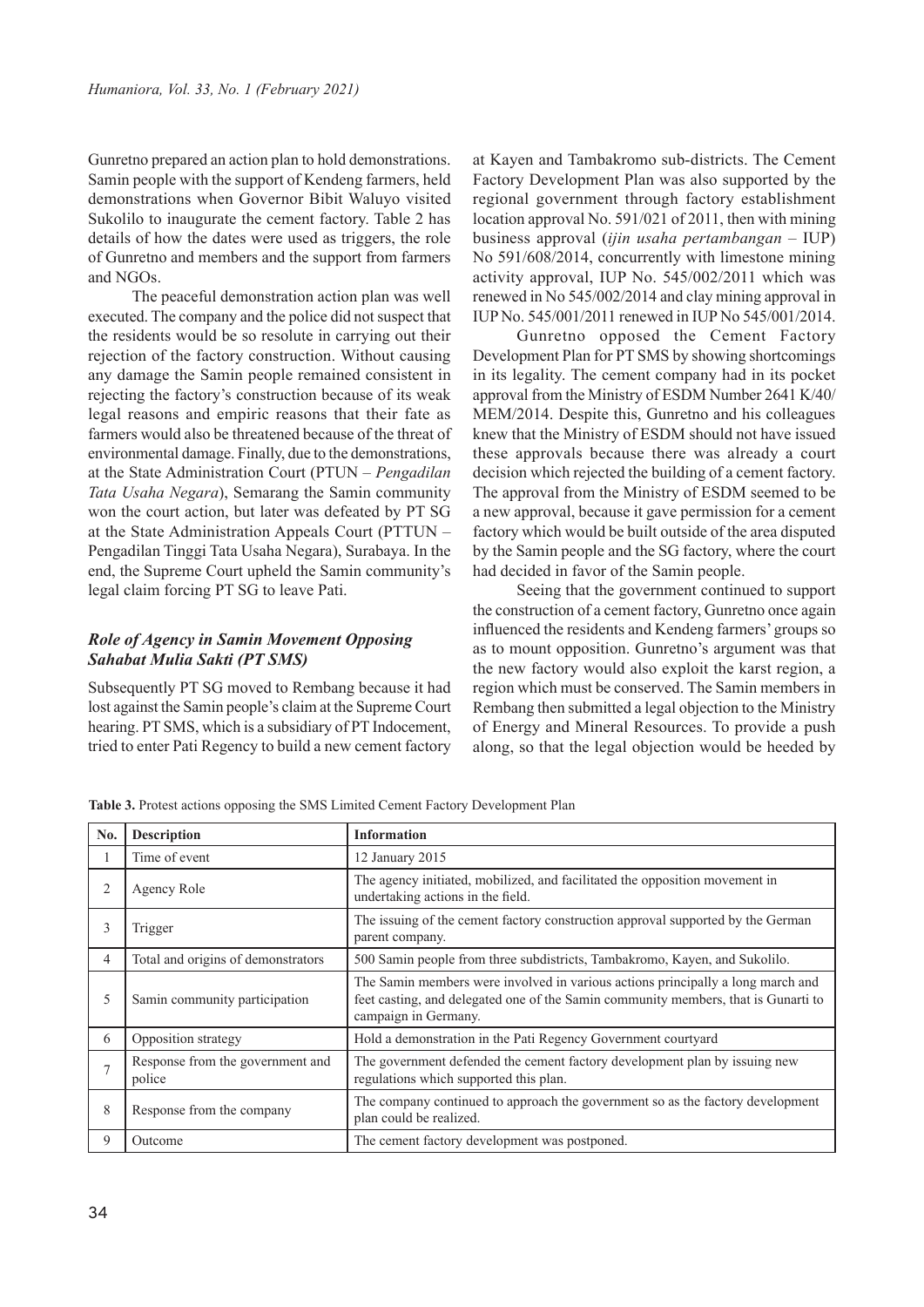the court, Gunretno invited Samin members and Kendeng farmers' groups to undertake further peaceful protest actions. These protests were conducted at the front of the Pati Regency government offices from 12 January to 23 July 2015. The protest action was continued with a boycotting on the northern beaches road route. These actions were also conducted with a long march to the Central Java Governor's and Regional Parliamentary offices.

The demonstration actions were able to increase the Samin people's movement and Kendeng farmers' popularity. Because of this, the factory's construction was delayed. To galvanize the Samin and Kendeng youth so as to be alert to the possibility of being split, Gunretno gave support for a village youth movement to establish organizations such as *Bocah Angon* (Vigilant Boys)*,*  Environmentalist Youth Community (*Komunitas Pemuda Pemerhati Lingkungan*), and Kendeng Adventure.

Demonstrative actions were able to influence the justice process. The Samin people won the case at the PTUN Semarang although at PTTUN Surabaya and at the MA the case was won by PT SMS. The defeat handed down at the MA, did not extinguish the struggle. Opposition continued to be mounted. They made themselves ready by compiling strong evidence for a review (PK - *peninjauan kembali*) of the cement factory development approval for SMS Limited.

### *The Role of Agency in the Samin Movement Opposing Semen Indonesia (PT SI)*

After failing to construct its factory at Pati, PT SG shifted its factory location to Rembang, changing its name to PT SI. Rembang Regional Government gave approvals in Rembang Regency Decision No. 545 of 2010 concerning Mining Business Approval, Karst Exploration Approval in Decision Letter No. 545 of 2011, and mining location approval No. 591 of 2011.

The solidarity between the Samin members and the farmers Gunretno meant they continued to oppose the cement factory development plan even though its construction had shifted to Rembang. Gunretno conceived an opposition on a wider scale, a stronger strategy and even more extreme action. Supported by activists who agreed to reject the karst region exploitation for the cement factory, Gunretno and his colleagues planned demonstrations accompanied by theatrical actions. These public actions were done in several places such as in front of the Central Java Governor's Office, the Pati Regent's Office, the Pati Civic Square, Yu Patmi Building (*Langgar Yu Patmi*) 1), and the Kedungmulyo field. Opposition actions were conducted also in Jakarta, Bandung, and Semarang which attracted public sympathy evidenced by the attendance of artists, politicians, religious figures, punk kids, and music groups.

| No.    | <b>Description</b>                              | <b>Information</b>                                                                                                                                                             |
|--------|-------------------------------------------------|--------------------------------------------------------------------------------------------------------------------------------------------------------------------------------|
|        | Time of event                                   | 12 April 2016 in front of the State Palace and on 13 March 2017 in front of the State<br>Palace and National Monument.                                                         |
| 2      | Role of agency                                  | The agency conceived an opposition on a wider scale, a stronger strategy, and even more<br>extreme actions.                                                                    |
| 3      | Trigger                                         | The cement factory development plan at Rembang.                                                                                                                                |
| 4      | Strategy                                        | The action of self-harm was in the form of Samin members as a group cement casting<br>their feet in concrete in front of the state palace and the national monument.           |
| 5      | Total participants and their<br>origin.         | Around 20 Samin people, 35 Kendeng farmers and dozens of participants from NGOs,<br>academics, students and youths.                                                            |
| 6      | Community participation.                        | All the Samin activists in Pati and Rembang.                                                                                                                                   |
| $\tau$ | Stakeholder support                             | Human Rights activists and environmental NGOs in Indonesia.                                                                                                                    |
| 8      | Responses from the government<br>and the police | Issued an order for the conduct of a Strategic Environmental Study, and preventing police<br>pressure by violence.                                                             |
| 9      | Response from the company.                      | The company continue the factory development because it considered the MA and<br>Governor's decision letters only required the company to improve upon the AMDAL<br>documents. |
| 10     | Outcome                                         | The emergence of the Supreme Court's 2016 judgement which decided in favour of the<br>Samin community claim in Rembang.                                                        |

**Table 4.** The protest action against the PT SI Cement Factory Development at the State Palace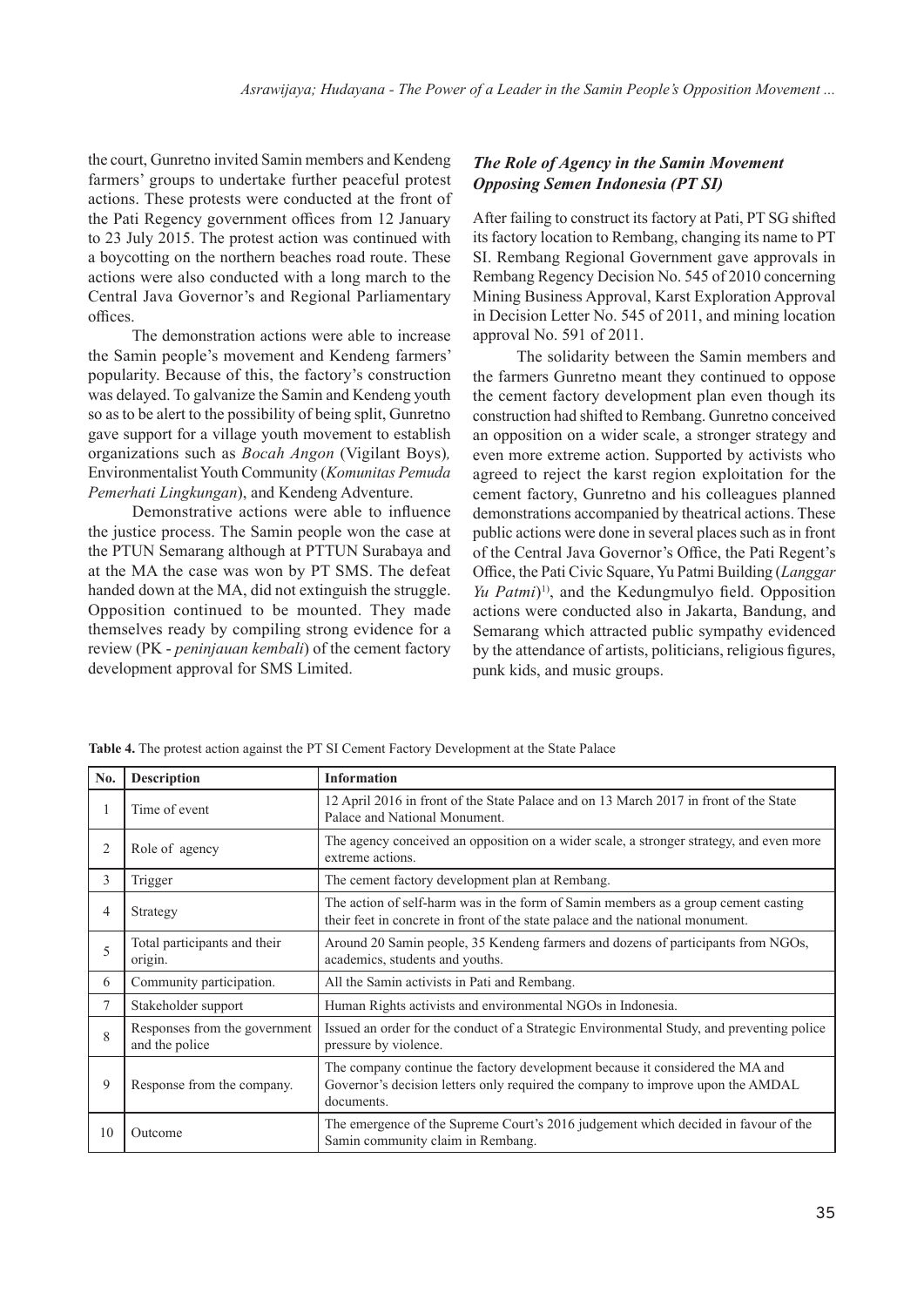Apart from actions around cities, a Samin women's group also demonstrated in front of the State Palace, by casting feet in cement on 12 April 2016, and at the National Monument on 13 March 2017. In this phase the name Kartini Kendeng emerged, that is nine women who cemented their feet. Though this cement casting of feet, the Samin members got a positive response from the president with the issuing of an order that the cement factory construction be halted pending the results of an environmental study.

The Samin people's resolute actions in opposing the cement factory led to environmental activists for Indonesia Watch, providing support to the Samin people's representatives to protest at the German company which had joined in funding the cement factory. Gunretno delegated the task to Gunarti, to depart to Germany on 3 March 2017 to meet an invitation from an NGO, 'Watch Indonesia' in a series of roadshow activists with the screening of the film *Samin Vs Semen* across 10 German cities over three weeks. The activity was continued with a scientific dialogue between Gunarti with activists and students in Germany. Other agenda items were a discussion with Heidelber Cement management to review and cancel plans to exploit the Kendeng Mountains (Putri, 2017).

Finally the struggle of the Samin people to reject the cement factory development in Rembang got results. The advocacy had a loss in the courts at the first and second levels. Despite this, in the MA session, they won their claim on 5 October 2016 and as a result the environmental approvals issued for PT SI had to be cancelled.

#### **CONCLUSION**

This paper depicts the Samin opposition movement against the construction of a cement factory using Action Theory and in particular Agency Theory, with the result being that the strong role of Gunretno is portrayed as the motivator and director of the building of an advocative and demonstrative opposition, absent of violence.

Gunretno became a powerful agentcy because he underwent a process of gaining a literacy in social movements thatwhich had grown in the reformation period. This literacy enabled Gunretno to gain the capacity toas a support for Samin people in facing a growing threat fromof the state regime and market control. Because of that, when the cement factory development plan appeared, Gunretno emerged as a leader who was trusted by members of his community to oppose it.

Gunretno became a leader who could get support from civil society organization circles. HisGunretno's

instilled ideology stemmedis from a civil society movement thatwhich opposes extractive industry operations because of thethey damage they incur on the environment. This civil society support increased the Samin community's trust, enabling them to carry out nonviolent, advocative and demonstrative protest actions. Gunretno made the Samin movement, opposing the cement factory, become a strong civil society movement, one that which was able to delegitimize the development of the cement factory development , which threatened their right to live in the Kendeng Mountains.

There are two matters thatwhich are new findings in the study of the Samin in this study. First, clearly the role of agency from youth groups in strengthening the Samin people's struggle toin opposeing the corporations which threateninged environmental conservation and their livelihood with its basis in agriculture. Second, the agency in the Samin community were those who came out of a tradition to oppose passively, to that of opposing openly and advocatively, with the as a result being that the Samin people's opposition to the corporations was different to to the earliery generation's indirect and cultural resistance.

Even with theseAlthough making new findings, this study diddoes not look atgive attention to the Samin community members' participation, and the emergence of pro-cement movements in resident circles in the Kendeng Mountains. Future studies need to focus on issues and themes of participation, conflicts between residents in responding to the expansion of cement companies, and the successes and failures of cement factories that use political economy to dominate local communities.

### **ACKNOWLEDGEMENTS**

This article is a small portion of Enkin Asrawijaya's dissertion field data which was rewritten with Bambang Hudayana as the first supervisor. Bambang Hudayana enriched the discussion of the role of agency and gave relevant literature support. A thank you is extended to Dr. Pujo Semedi Hargo Yuwono, MA, as the co-supervisor who has provided guidance in the writing of the disertation and has stated there there is no requirement for inclusion in the research team.

#### **ENDNOTES**

1) This building is a centre bequeathed by Yu Patmi to JMPKK for opposing limestone mining and the construction of a cement factory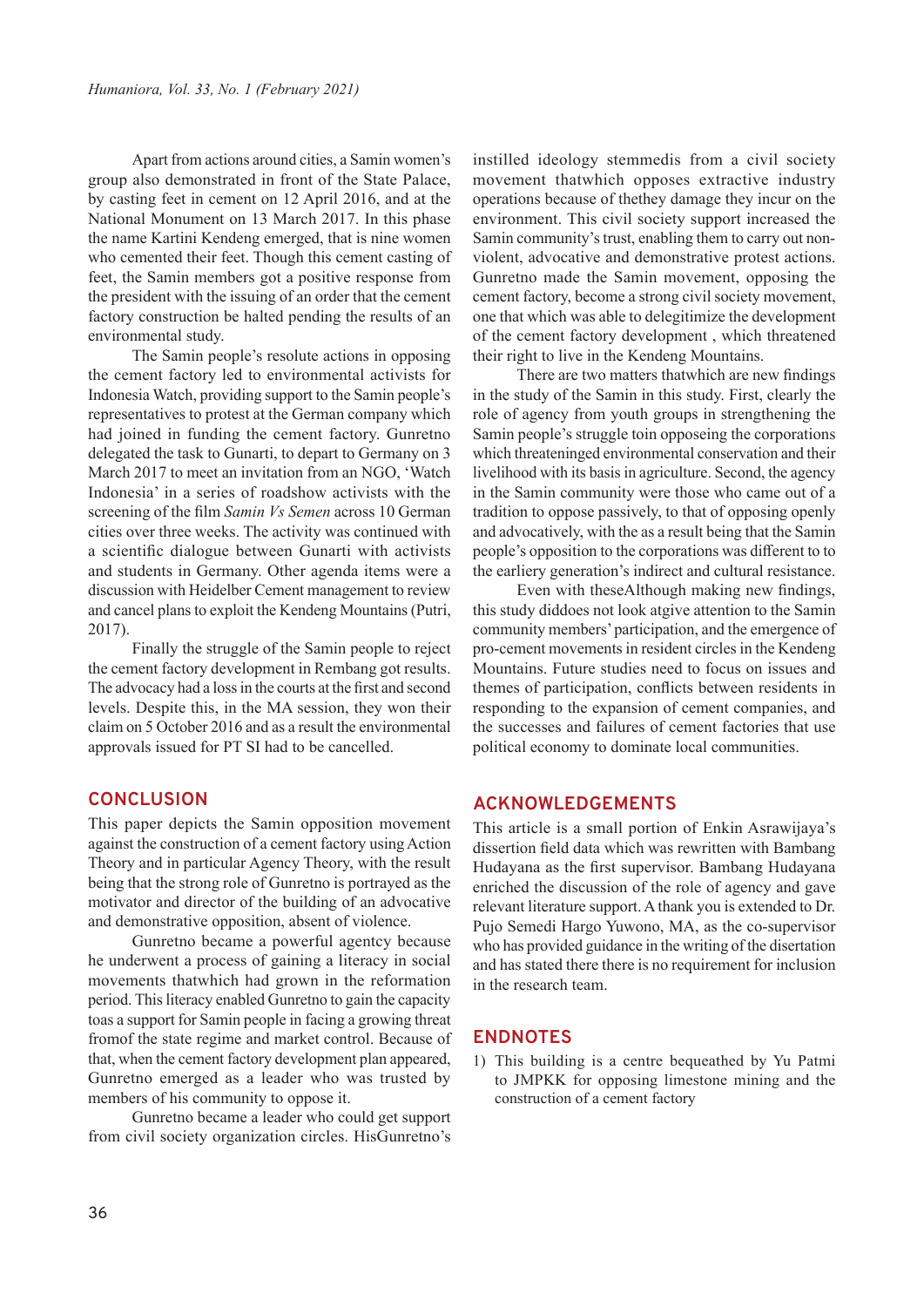# **REFERENCES**

- Antlov, H. (1995). *Exemplary centre, administrative periphery: Rural leadership and the New Order on Java*. Surry: Curzon.
- Asrawijaya, E. (2020). Gerakan Ekopopulisme komunitas Samin melawan perusahaan semen di pegunungan Kendeng. *Jurnal Sosiologi Pendidikan Humanis*, *5*(1), 35–47.
- Azhima, A. F. (2011). *Keberhasilan gerakan Zapatista di Meksiko (1994-2009): Analisa keterhubungan dengan masyarakat sipil global*. Depok: UI Press.
- Aziz, M. (2012). Identitas kaum Samin pasca kolonial. Pergulatan negara, agama dan adat dalam pro-kontra pembangunan pabrik semen di Sukolilo, Pati, Jawa Tengah. *Kawasitra*, *2*(3), 225–328.
- Ba'asyin, A. S., & Ba'asyin, M. A. (2014). *Samin mistisisme petani di tengah pergolakan*. Semarang: Gigih Pustaka Mandiri.
- Benda, H. J., & Castles, L. (1969). The Samin movement. *Bijdragen Tot de Taal-, Land- En Volkenkunde van Nederlandsch-Indië*, *125*(1969), 207–216, 218–240. https://doi.org/10.1007/978-94-015-3631-8
- Bourdieu, P. (1990). Structures, habitus, practices. In *The logic of practice* (pp. 52–65). Cambridge: Polity Press.
- Buechler, S. M. (1995). New social movement theories. *The Sociological Quarterly*, *36*(3), 441–464. Retrieved from http://www.jstor.org.ep.fjernadgang.kb.dk/ stable/4120774
- Butler, M. (2006). Revolution and the ritual year: Religious conflict and innovation in Cristero Mexico. *Journal of Latin American Studies 38*(3), 465–490.
- Cohen, J. (1985). Strategy or identity? New theoretical paradigms and contemporary social movements. *Journal of Social Research*, *52*(4), 663–716.
- Darmastuti, R. (2015). Gerakan sosial tanpa kekerasan (Gerakan sosial masyarakat Samin terhadap rencana pembangunan pabrik semen di Sukolilo, Pati). *Pax Humana: Jurnal Humaniora Yayasan Bina Darma*, *2*(3), 189–204.
- Davis, G. F., McAdam, D., Scott, W. R., & Zald, M. N. (2005). *Social movement and organization theory*. Cambridge: Cambridge University Press.
- Faturrohman, D. (2003). Hubungan pemerintah dengan komunitas Samin. In *Agama Tradisional*. Yogyakarta: LKiS.
- Fauzanafi, M. Z. (2012). *Inventarisasi dan kajian Komunitas Adat Sedulur Sikep, Desa Sumber, Kecamatan Kradenan, Kabupaten Blora*. Yogyakarta: Balai Pelestarian Nilai Budaya.
- Giddens, A. (1984). *The constitution of society: Outline of the theory of structuration*. Cambridge: Polity Press.
- Harsasto, P. (2020). Membedah diskursus modal sosial

dan gerakan sosial: Kasus penolakan pabrik semen di Desa Maitan, Kabupaten Pati. *Politika: Jurnal Ilmu Politik*, *11*(1), 18–30. https://doi.org/10.14710/ politika.11.1.2020.18-30

- Hartati (2012). Kewenangan pemerintah daerah dalam pengelolaan pertambangan mineral dan batubara. *MMH*, *41*(4), 529–539.
- Heredia, M. I. de. (2017). Creative survival as subversion. In *Everyday resistance, peacebuilding and state-making* (pp. 153–178). https://doi. org/10.7765/9781526108784.00014
- Hudayana, B., Suharko, & Widyanto, A. B. (2020). Communal violence as a strategy for negotiation: Community responses to nickel mining industry in Central Sulawesi, Indonesia. *The Extractive Industries and Society, 7*(4), 1547–1556. https:// doi.org/https://doi.org/10.1016/j.exis.2020.08.012
- Hutomo, S. S. (1996). *Tradisi dari Blora*. Citra Almamater.
- Kaoma, K. J. (2016). African religion and colonial rebellion: The contestation of power in Colonial Zimbabwe's Chimurenga of 1896-1897. *Journal for the Study of Religion*, *29*(1), 57–84.
- King, V. T. (1973). Some observations on the Samin movement of North-Central Java. Suggestions for the theoretical analysis of the dynamics of rural unrest. *Bijdragen Tot de Taal-, Land- En Volkenkunde / Journal of the Humanities and Social Sciences of Southeast Asia*, *129*(4), 457–481. https://doi. org/10.1163/22134379-90002714
- King, Vi. T. (1977). Status, economic determinism and monocausality: more on the Samin. *Bijdragen Tot de Taal-, Land- En Volkenkunde*, *133*(2/3), 350–354.
- Kinseng, R. A. (2017). Strukturgensi : Sebuah teori tindakan. *Jurnal Sosiologi Pedesaan*, *5*(2), 127–137.
- Kirom, S. (2011). *Ajaran Moral Masyarakat Samin dalam Perspektif Etika: Relevansinya bagi Pengembangan Karakter Bangsa*. Universitas Gadjah Mada.
- Korver, A. P. E. (1976). The Samin movement and millenarism. *Bijdragen Tot de Taal-, Land- En Volkenkunde / Journal of the Humanities and Social Sciences of Southeast Asia*, *132*(2), 249–266. https:// doi.org/10.1163/22134379-90002642
- Kumar, K. (2014). Confronting extractive capital: Social and environmental movements in Odisha. *Economic and Political Weekly*, *49*(14), 66–73.
- Larasati, T. A. (2011). Pola pengasuhan anak komunitas Samin Sedulur Sikep Dukuh Tambak, Desa Sumber, Kecamatan Kradenan Blora. *Patrawidya. Seri Penerbitan Sejarah Dan Budaya*, *14*(2).
- Moyo, S. (2005). The land question and the peasantry in Southern Africa. In *Politics and social movement in an hegemonic world: lessons from Africa, Asia and Latin America*. Retrieved from http://bibliotecavirtual.clacso.org.ar/clacso/sur-